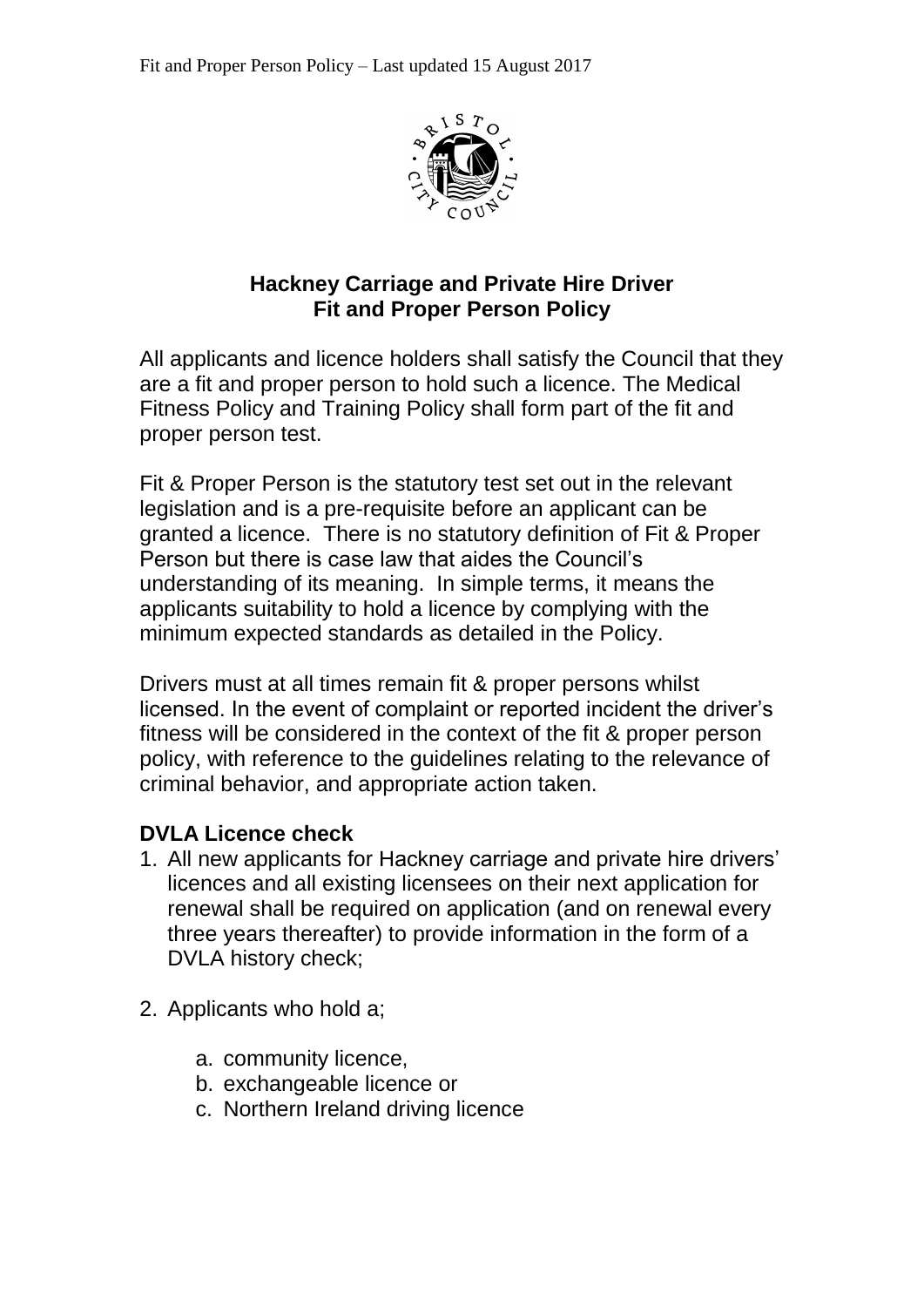may still be granted a Hackney carriage or private hire driver licence. Such applicants will be required to exchange their driving licence to a **Full DVLA Driving Licence before** the renewal of their first private hire or Hackney carriage driver licence.

## **Enhanced Disclosure and Barring Service (DBS) Check**

- 3. An enhanced DBS check, or future equivalent as specified by the Licensing Manager, must be completed through the Licensing Team.
	- a. The application must be submitted through the Council's Licensing Department and for new applicants the returned DBS certificate must be less than six months old when the private hire or Hackney carriage driver licence application is ready to be issued.
	- b. Existing licensees must supply a new enhanced DBS certificate (completed through the Council's Licensing Department) on renewal every three years.
	- c. The Council will have the right to require a further DBS check to be completed at the licensees expense at any time during the currency of the licence should the Council have reason to doubt the fitness of the licence holder to hold the licence.

## **Medical Fitness**

The Council's current medical requirement is summarised as follows;

# **Medical test**

- 4. Applicants shall demonstrate that they have satisfied the medical standard as specified by the Council. Applicants shall supply a Council medical examination report completed by their own GP, or other doctor who works at the applicant's own registered medical practice. This will be a Group 2 medical as specified by the (DVLA) for PCV/HGV drivers. A completed medical examination report must be provided by new applicants. Existing drivers must supply a medical examination report as follows:
	- i. Every five year period from the age of 45,
	- ii. Annually from the age of 65

The Council will also have the right to recall the licence holder at any time during the lifespan of the licence for a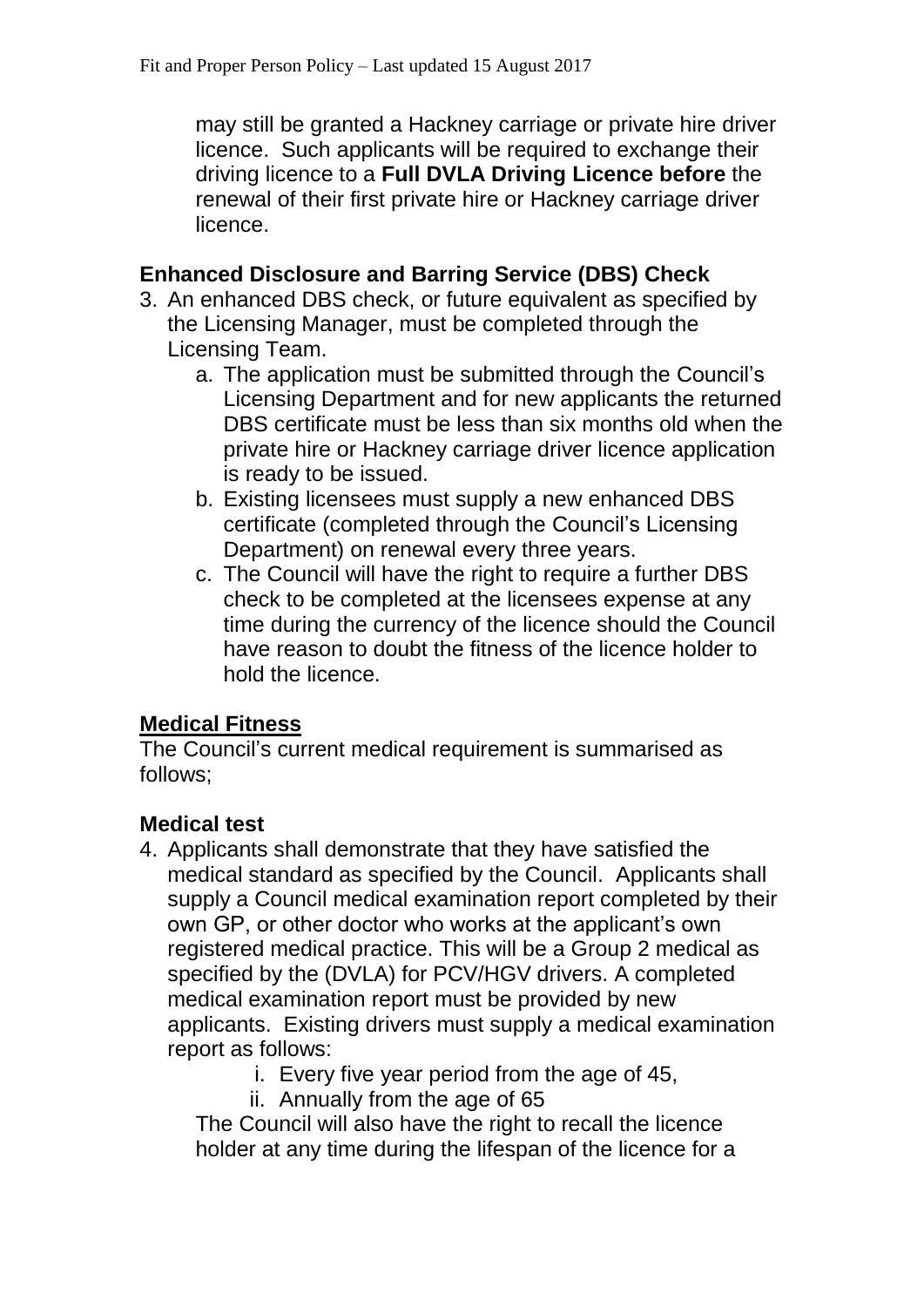medical examination should the Council have reason to doubt the fitness of the licence holder to hold the licence.

### **Skills Requirement**

The Council can require applicants or licence holders to pass certain tests and undertake training in order to hold or continue to hold a licence. The Council can also require existing drivers to undertake mandatory training so that their skills and knowledge are refreshed. This training may be a condition of the renewal of the licence. The current requirements are set out below

## **Knowledge Test**

- 4. All new applicants must pass a knowledge test as specified by the Council relevant to the licence type applied for, i.e. Hackney carriage or private hire driver licences. The test will include a requirement that the applicant demonstrates a sufficient level of communication skills to be a licence holder.
- 5. Current private hire driver licence holders applying for a Hackney carriage driver licence must pass the knowledge test at the Hackney carriage standard.

## **Gold Standard**

- 6. All new applicants for a Hackney carriage or private hire driver licence must provide information to the Council to show they have completed the Bristol Gold Standard training programme.
- 7. Applicants who already hold a current Hackney carriage or private hire driver licence do not have to undertake the Bristol Gold Standard training if applying for the alternative licence.

## **Driving Test**

8. All new applicants must pass a further driving test as specified by the Licensing Manager in consultation with the Chair of the Public Safety & Protection Committee.

## **Training for Existing Licensed Drivers**

9. All existing Hackney carriage and private hire drivers will be required from time to time to attend mandatory training as set by the Council. Completion of any training may be a requirement of licence renewal

## **Expired Licences**